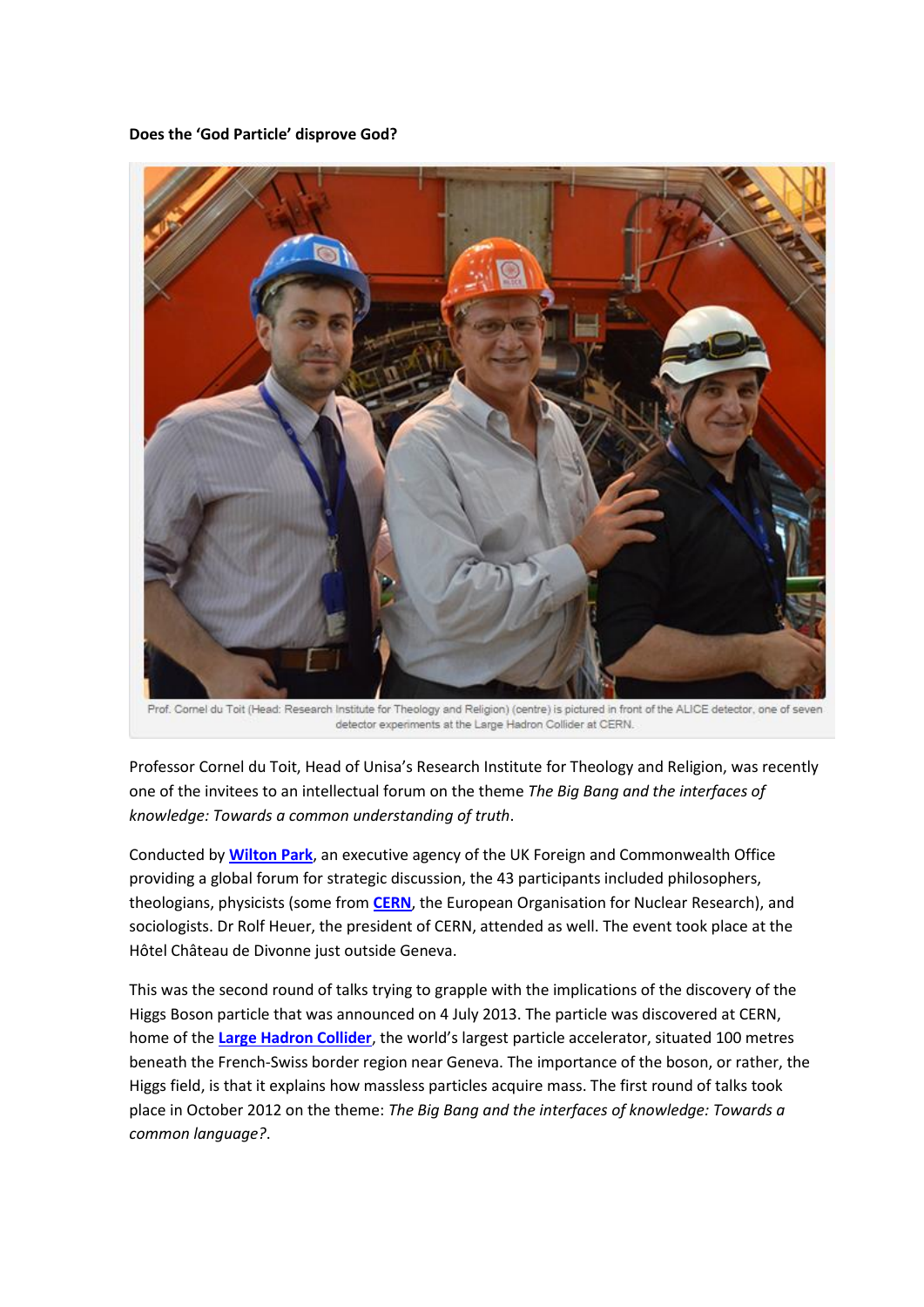The outcome of the 2012 talks was that more clarity was needed on the notion of truth and the 2014 round of talks set out to deal with this. People who are religious believe they know the truth, since it was revealed to them. Truth in science matters only as the confirmation of a hypothesis supported by experimental testing.

Some may ask why this debate? Very few natural scientists are still believers. We must remember that CERN cost about 8 billion euros. This is taxpayers' money, many of whom firmly believe in a creator God. But the talks were genuine and not simply window dressing.

## **At the round table, Cornel du Toit made the following contribution:**

In the postmodern approach we have reached the end of truth in its essentialist and absolutist mode. But this refers especially to the world of texts where many layers of truth make it difficult to ascertain an 'original' or 'absolute' truth. Postmodern relativism is not really applicable to science, which is more intolerant of untestable models and rival theories.

Science can be fundamentalist to some extent. But this fundamentalist certainty covers a very narrow part of reality and is based on hypothesis confirmed by tests, and open to falsification. As we know, higher levels of complexity cannot be assessed according to criteria that apply at lower levels. Laws describing emergent phenomena are independent of laws at lower levels.

The problem lies with 'surplus truths'. Surplus truths relate to claims we make that exceed our claims base. We seldom keep to the ambit our truth allows. Surplus-truth abuses the power it has to make statements on realms not cover by its research. For example, not finding a gap in our knowledge of the process through which the universe was created does not prove that God does not exist.

Religion is based on the much higher and complex level of human consciousness, where truth appears in some existential mode of our being in the world. Evolution equipped us with a capacity to fathom and seek the transcendent. The human mind is wired for 'transcendence'. We are not satisfied with the known and are drawn to the unknown, mysterious and challenging. With reference to the question of truth it means that there is not only empirical truth based on measurement and tests but also metaphysical truth and truth based on the foundation of ultimate concerns (religion).

All this does not mean that religions are not challenged by the findings of science. It is one thing to say that our creation stories must be understood metaphorically or symbolically, it is another to proclaim a worldview that makes sense.

One challenging issue, for example, is the question whether creation really needs the idea of a creator, especially in light of the standard model of particle physics that doesn't need any supernatural hand to explain creation.

Our forebears, without the means, tools or technology, to change a hostile environment developed a unique method of dealing with nature: personifying it. You cannot understand, negotiate or plead with dead objects−only with sentient, personified nature. Hence fear of nature was allayed by believing that it was controlled by God and by getting him on your side. You can bargain with a God